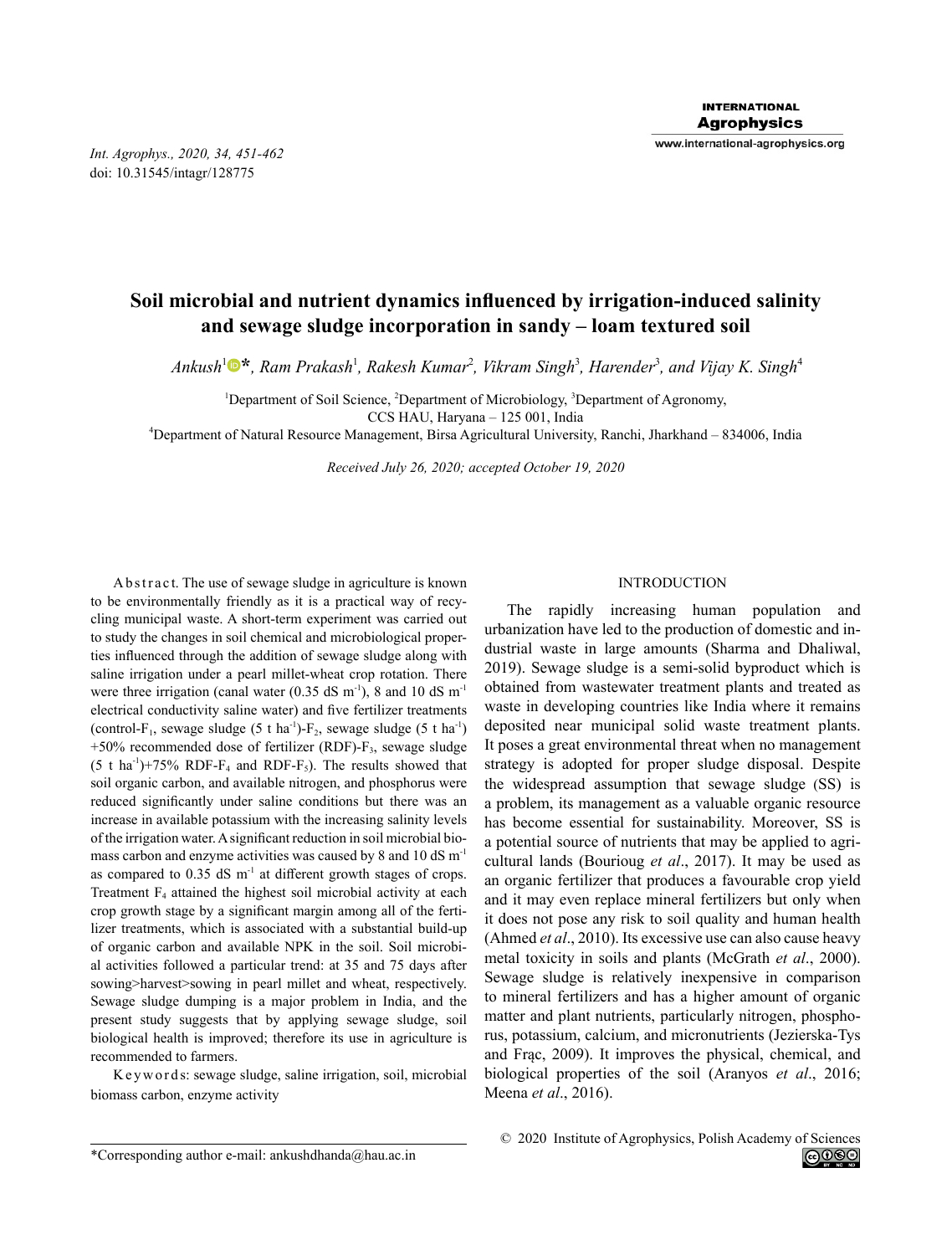Enzymes play a vital role in nutrient cycling in the soil and their activity is considered to be a valuable index of soil fertility (Wang *et al*., 2008). For instance, soil microbial biomass carbon (MBC) is an important indicator of the living content of organic matter while dehydrogenase activity is an important indicator of active microbial activity in soil that facilitates the oxidation of organic matter (Maurya *et al*., 2011). Furthermore, alkaline phosphatase hydrolyses the ester bond (C-O-P) of inorganic material and releases inorganic phosphorus (Huang *et al*., 2011). Soil urease is an extracellular enzyme, which facilitates the hydrolysis and transformation of the urea type substrate. The addition of any organic material including SS or mineral fertilizer increases microbial activity in the soil (Meena *et al*., 2016). Moreover, soil enzyme activity is also associated with other soil properties, microbial cells, vegetation type, fertilizer rates, and climate, *etc*. (Jingjing *et al*., 2015; Wang *et al*., 2016; Srinivasarao *et al*., 2018).

The pearl millet-wheat cropping system is the second most prominent and widely adopted cropping system in Haryana (India) after the rice-wheat system (Yadav *et al*., 2012). Before the introduction of the canal system in Haryana, people used to implement open-well irrigation and the salinity problem was low due to shallow depth (Datta and Jong, 2002). After canal system development, continuous groundwater exploitation increased due to the planting of heavy irrigation duty crops (Kumar *et al*., 2007). Thus, poor water management practices have led to the situation of waterlogging, salinization, and the accumulation of salts on the soil surface due to the 'cup-shaped' topography of Haryana, which makes it more likely to be affected by salinity (Bhat *et al*., 2017). Salinity is the most common soil problem in arid and semi-arid conditions, it causes the exhibition of negative effects concerning soil physicochemical (Kumawat *et al*., 2011) and biological properties which can seriously diminish soil health (Singh *et al*., 2018a). Soil biological processes are essential for their ecological functions and for the maintenance of biodiversity in the soil. Microbial enzyme activities and MBC are negatively correlated with salinity (Singh *et al*., 2018a) this may be due to a change in the osmotic potential of the soil-water phase, specific ion effects, or ion imbalance (Meena *et al*., 2018). On account of the shortage of water and unpredictability of rainfall, farmers often have to irrigate crops with poor quality waters thereby further exhausting water resources, the end result is likely to diminish soil health further.

In India, farmers are often hesitant to make use of SS in agriculture because they consider it only as waste without knowing its importance. The incorporation of organic amendments might help in conserving soil organic matter and alleviating salinity effects (Leogrande and Vitti, 2018). Nonetheless, the requirement to increase our level of understanding of the combined use of saline irrigation and SS is imperative. However, the direct and residual effects of SS addition under the pearl millet-wheat system have not been properly studied. Thus, the present study was undertaken to examine the impacts of SS on soil microbial activities at different crop growth stages as well as other chemical properties using saline water irrigation in pearl millet-wheat crop rotation for two consecutive years during the years 2017-19.

## MATERIALS AND METHODS

The present study is a part of a research programme (2013-19) "Evaluation of sewage sludge as a source of NPK for pearl millet-wheat rotation irrigated with saline water". The experiment was carried out at the Soil Research Farm, Chaudhary Charan Singh Haryana Agricultural University (CCS HAU), Hisar over two consecutive years (2017-19), at a latitude of 29º 8´N and a longitude of 75º 70´E. The site is located in a semi-arid, sub-tropics region, and is situated at an elevation of 215 m above the mean sea level. The experimental soil was sandy loam in texture. Initially, the soil was low in organic carbon (0.31%) and available nitrogen (110) kg ha<sup>-1</sup>); and medium in available phosphorus (16.1 kg ha<sup>-1</sup>) and available potassium  $(290 \text{ kg ha}^{-1})$ . The soil was found to be alkaline on testing (pH 8.25) and had soil EC 0.37 dS m<sup>-1</sup>. The DTPA - extractable trace metals (Fe, Mn, Zn, Cu, Pb, Cd, Cr, Ni and Co) in soil were 2.31, 4.40, 1.37, 0.83, 1.47, 0.06, 0.15, 0.25 and 0.04 mg kg-1, respectively. The experiment was laid out in a factorial randomly blocked design with three replications. The experiment consisted of three irrigation levels, *i.e.* canal water 0.35 dS m<sup>-1</sup> (I<sub>1</sub>), 8 dS  $m^{-1}(I_2)$  and 10 dS m<sup>-1</sup> EC saline water (I<sub>3</sub>); and five fertilization levels, *i.e.* control (no fertilizers  $-F_1$ ), SS (5 t ha<sup>-1</sup> –  $F_2$ ), SS (5 t ha<sup>-1</sup> + 50% of the recommended dose of fertilizers (RDF) F<sub>3</sub>), SS (5 t ha<sup>-1</sup> + 75% RDF F<sub>4</sub>) and RDF (F<sub>5</sub>). The amount of nutrients (NPK) was broadcasted through the addition of urea, diammonium phosphate, and muriate of potash, respectively. A half dose of nitrogen (N) and a full portion of phosphorus (P) and potassium (K) were incorporated at the sowing time of crops and the remaining N dose was applied after the 1st irrigation. Pearl millet and wheat varieties, *i.e.* HHB 226 and WH 1105 were sown for the experiment, respectively. Sowing was performed manually with the assistance of a handled plough. The remaining procedures were carried out according to package practice adopted in Haryana.

The sewage sludge was collected from the municipal solid waste treatment plant located at HAU farm, Hisar, and incorporated into the field during the *Rabi season* of the experimental period. Before the analysis, the SS sample was air-dried, ground, and passed through a 2 mm sieve. The SS and water suspension ratios were assumed to be 1:5 in the case of the determination of pH and EC and thereafter, the standard methods were adopted (Richard, 1954). Digestion (with the di-acid mixture) is the main step followed thereafter, standard methods were adopted for analysis purposes (Antil *et al*., 2002).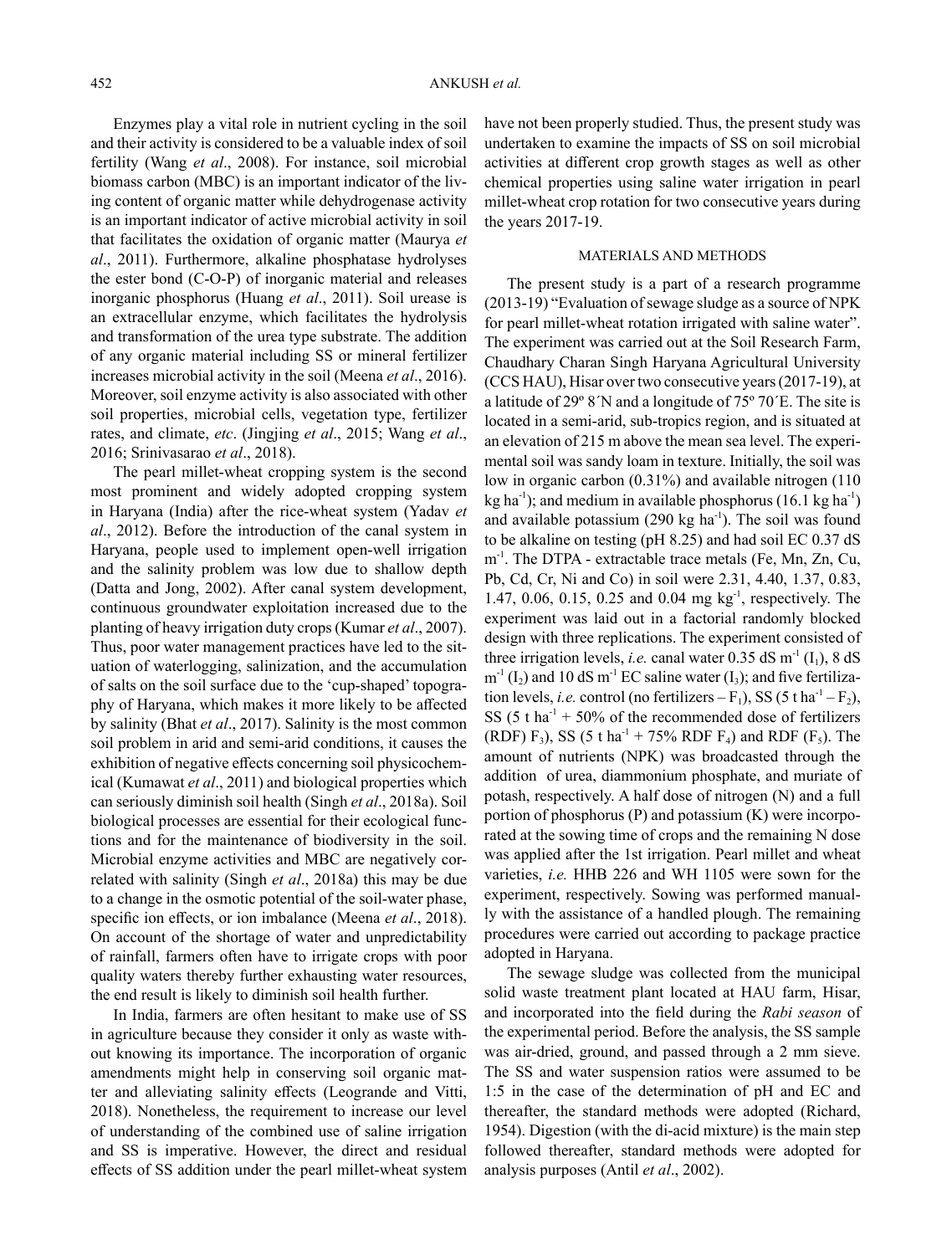The main irrigation source in Haryana is the canal and also tube-well water and there is reliable regime for canal water irrigation. For pearl millet and wheat crops, about 2-3 and 4-5 irrigations were applied depending on the rainfall during the cropping season, respectively. The borewell groundwater at the site is saline in nature. During the irrigation intervals of crops, salinity levels of water with a desirable EC (8 and 10 dS  $m^{-1}$ ) were prepared by repeatedly mixing bore-well water with canal water. Water samples were taken at the time of irrigation and standard methods were adopted to calculate the levels of carbonates  $(CO_3^2)$ , bicarbonates ( $HCO<sub>3</sub><sup>2</sup>$ ), chlorides (Cl), calcium (Ca<sup>2+</sup>), magnesium  $(Mg^{2+})$ , sodium  $(Na^{+})$ , and potassium  $(K^{+})$  in the water sample (Richard, 1954). Sulphate  $(SO<sub>4</sub><sup>2</sup>)$  content was determined using the Chesnin and Yien (1950) method by using  $BaCl<sub>2</sub>$  and gum acacia solution. *SAR* is an irrigation water quality parameter and is used as an indicator of the suitability of water for use in agriculture for irrigation purposes. The formula used for calculating *SAR* (Todd, 1980) is as follows:

$$
SAR = \frac{\text{Na}^+}{\sqrt{\frac{\text{Ca}^2 + \text{Mg}^2}{2}}}
$$

The initial soil samples were collected randomly from several field locations in a zig-zag pattern at a soil depth of 0-15 cm before the pearl millet crop was sown with the aid of a hand auger. A composite sample was ground and passed through a 2 mm sieve before being placed in a polythene pack for further analysis. For each cropping system, post-harvest soil samples were collected from their respective treated plots at a soil depth of 0-15 cm, and an analysis was carried out. For the estimation of microbial properties, the samples were collected independently in a closed lid jar. Moist soil samples (0-15 cm) were collected plot-wise at the time of sowing, 35 DAS, and at harvest time for pearl millet, for wheat, at sowing, 75 DAS, and at harvest time over the course of the experiment and placed in the fridge. A chemical analysis of the soil samples for texture, pH, EC, organic carbon, available N, P, and K was completed using standard methods as outlined by Antil *et al*. (2002). Microbial biomass carbon was determined by using the fumigation method  $(0.5 M K<sub>2</sub>SO<sub>4</sub>)$  as described by Vance *et al*. (1987). The dehydrogenase activity in the soil was determined using the method explained by Page *et al*. (1982). An assay of alkaline phosphatase activity was performed using p-Nitrophenol (PNP) as a standard (Page *et al*., 1982). Urease activity was determined with the aid of a urea solution and potassium chloride-phenyl mercuric acetate as described by Tabatabai and Bremner (1972).

The site has a continental climate and is located on the outer margins of the southwest monsoon region. The main characteristics of the climate in Hisar are dryness, temperature extremes, and inadequate rainfall. The average annual rainfall is around 429 mm. The mean monthly meteorological data during the cropping seasons (2017-18 and 2018-19) were recorded at the meteorological observatory and are depicted in Fig. 1.

The data collected from the field experiment fitted in a factorial randomized block design were statistically analysed by using the EXCEL and OPSTAT statistical software package developed by the Department of Statistics, CCS Haryana Agricultural University (Sheoran *et al*., 1998) to run an ANOVA test ( $p = 0.05$ ). The mean values were compared to a test of the level of significance ( $p = 0.05$ ) by calculating their least significant difference (LSD) tests using Rstudio (Version 1.1.463).



Fig. 1. Mean monthly meteorological data during the cropping seasons (2017-18 and 2018-19).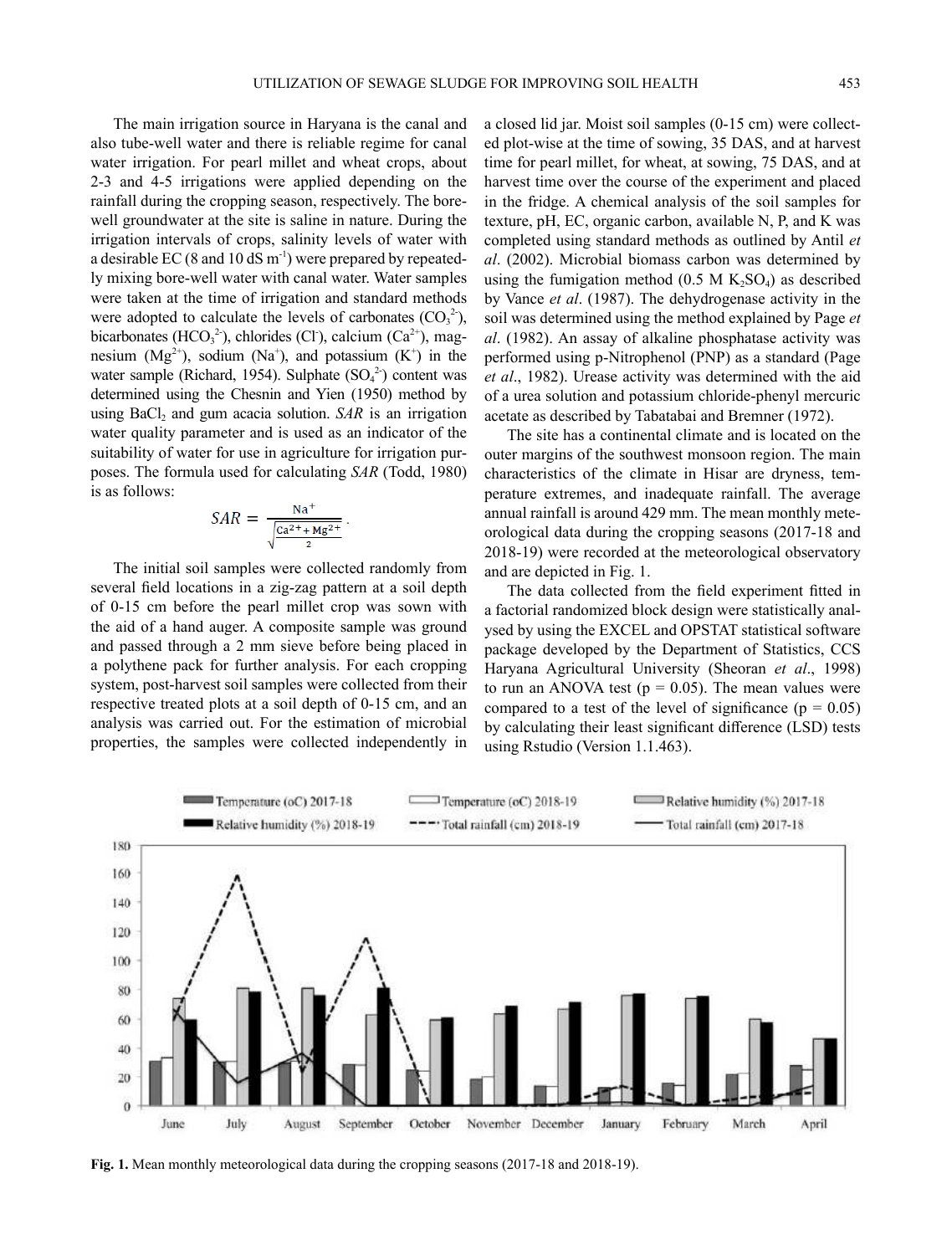| Parameter                          | Sewage sludge<br>$(Mean \pm SD)$ | Maximum<br>permissible<br>limit<br>(New<br>Delhi)* |  |  |  |  |
|------------------------------------|----------------------------------|----------------------------------------------------|--|--|--|--|
| $pH_{(1:5)}$                       | $7.84 \pm 0.57$                  |                                                    |  |  |  |  |
| $EC_{(1:5)}$ (dS m <sup>-1</sup> ) | $1.45 \pm 0.05$                  |                                                    |  |  |  |  |
| Organic carbon $(\%)$              | $25.4 \pm 0.51$                  |                                                    |  |  |  |  |
| Nitrogen $(\% )$                   | $1.36 \pm 0.05$                  |                                                    |  |  |  |  |
| Phosphorus $(\% )$                 | $0.87 \pm 0.02$                  |                                                    |  |  |  |  |
| Potassium $(\% )$                  | $1.40 \pm 0.16$                  |                                                    |  |  |  |  |
| Total metals $(mg kg^{-1})$        |                                  |                                                    |  |  |  |  |
| Iron (Fe)                          | $256 \pm 23.46$                  |                                                    |  |  |  |  |
| Manganese (Mn)                     | $103 \pm 12.14$                  |                                                    |  |  |  |  |
| $\text{Zinc}(\text{Zn})$           | $49.02 \pm 5.30$                 | 1200                                               |  |  |  |  |
| Copper (Cu)                        | $11.05 \pm 1.52$                 | 300                                                |  |  |  |  |
| Lead (Pb)                          | $28.65 \pm 5.20$                 | 100                                                |  |  |  |  |
| Cadmium (Cd)                       | Trace                            | 5                                                  |  |  |  |  |
| Chromium (Cr)                      | $9.90 \pm 0.45$                  | 50                                                 |  |  |  |  |
| Nickel (Ni)                        | $13.55 \pm 0.11$                 | 70                                                 |  |  |  |  |
| Cobalt (Co)                        | $2.87 \pm 0.29$                  | 5                                                  |  |  |  |  |

Ta ble 1. Chemical composition of sewage sludge (domestic)

\*Source: CPCB, 2006.

### RESULTS

The SS used throughout the time of experimentation was collected from the University farm where all kinds of domestic waste come to the treatment plant. The chemical composition of SS is presented in Table 1. It had a higher level of organic carbon (25.4%) and a lower amount of

Ta b l e 2. Chemical characteristics of irrigation water

heavy metals, *i.e.* Pb (28.65 mg kg<sup>-1</sup>); Cd (<1 mg kg<sup>-1</sup>); Cr (9.9 m kg<sup>-1</sup>); Ni (13.55 mg kg<sup>-1</sup>) and Co (2.87 mg kg<sup>-1</sup>), which were under the standard permissible limit as per the guidelines of the Central Pollution Control Board (CPCB, 2006). The chemical characteristics of the irrigation water are expressed in Table 2. The saline water used to irrigate the crops was predominantly influenced by chloride ions and had a high *SAR*. Soluble ions in the water increased with the increasing level of salinity. However, the order of soil soluble cations and anions was as follows:  $Na^+ > Mg^{2+}$  $> Ca^{2+} > K^+$  and Cl  $> SO_4^2 > HCO_3$ , respectively.

The application of SS and saline irrigation did not cause any significant difference in soil pH (Table 3). Saline irrigation water significantly increased soil EC while SS application made no significant difference. A significantly higher soil EC  $(1.96 \text{ dS m}^{-1})$  was obtained with I<sub>3</sub> followed by  $I_2$ , *i.e.* 1.73 dS m<sup>-1</sup> and, the lowest soil EC (0.44 dS m<sup>-1</sup>) was obtained with  $I_1$  treatment.

The data regarding organic carbon expressed in Table 3 revealed that soil organic carbon has been significantly affected by the application of SS and saline water irrigation. It was observed that soil organic carbon was significantly reduced under  $I_2$  and  $I_3$  treatments. The soil organic carbon content was significantly increased with the addition of SS. However, the highest soil carbon content was obtained with  $F_4$  being at par with  $F_3$  and  $F_2$  and above that of  $F_5$  and  $F_1$ .

Based on pooled mean data (Table 3), it was observed that a significantly higher value was obtained for available nitrogen with the  $I_1$  treatment, *i.e.* 116.62 kg ha<sup>-1</sup>. Treatments  $I_2$  and  $I_3$  caused a significant reduction of 11.6 and 13.4%, respectively, as compared to  $I_1$ . Among various treatments, a significantly higher value for available nitrogen was obtained with  $F_4$ , *i.e.* 116.61 kg ha<sup>-1</sup>; being at

| Parameter                    |                  | Treatments (Mean $\pm$ SD)         |                                |  |
|------------------------------|------------------|------------------------------------|--------------------------------|--|
|                              | Canal            | $8 dS m^{-1}$                      | $10 \text{ dS} \text{ m}^{-1}$ |  |
| pH                           | $7.10 \pm 0.30$  | $7.66 \pm 0.55$                    | $7.83 \pm 0.57$                |  |
| $EC$ (dS m <sup>-1</sup> )   | $0.35 \pm 0.01$  | $8.17 \pm 0.31$                    | $10.09 \pm 0.38$               |  |
|                              |                  | Soluble cations (me $l^{-1}$ )     |                                |  |
| $Na+$                        | $0.71 \pm 0.010$ | $53.8 \pm 1.08$                    | $69.15 \pm 1.38$               |  |
| $\rm K^+$                    | $0.09 \pm 0.004$ | $0.35 \pm 0.01$                    | $0.40 \pm 0.2$                 |  |
| $Ca^{2+}$                    | $0.98 \pm 0.02$  | $7.50 \pm 0.02$                    | $8.45 \pm 0.17$                |  |
| $Mg^{2+}$                    | $1.65 \pm 0.19$  | $18.5 \pm 2.13$                    | $24.04 \pm 2.77$               |  |
|                              |                  | Soluble anions (me $l^{-1}$ )      |                                |  |
| CO <sub>3</sub> <sup>2</sup> | Nil              | Nil                                | Nil                            |  |
| HCO <sub>3</sub>             | $0.80 \pm 0.06$  | $1.60 \pm 0.12$                    | $2.40 \pm 0.17$                |  |
| Cl <sup>2</sup>              | $1.35 \pm 0.05$  | $59.6 \pm 2.26$<br>$72.8 \pm 2.76$ |                                |  |
| SO <sub>4</sub> <sup>2</sup> | $1.20 \pm 0.02$  | $19.2 \pm 0.38$                    | $25.27 \pm 0.51$               |  |
| SAR                          | $0.62 \pm 0.02$  | $14.9 \pm 0.59$                    | $17.15 \pm 0.69$               |  |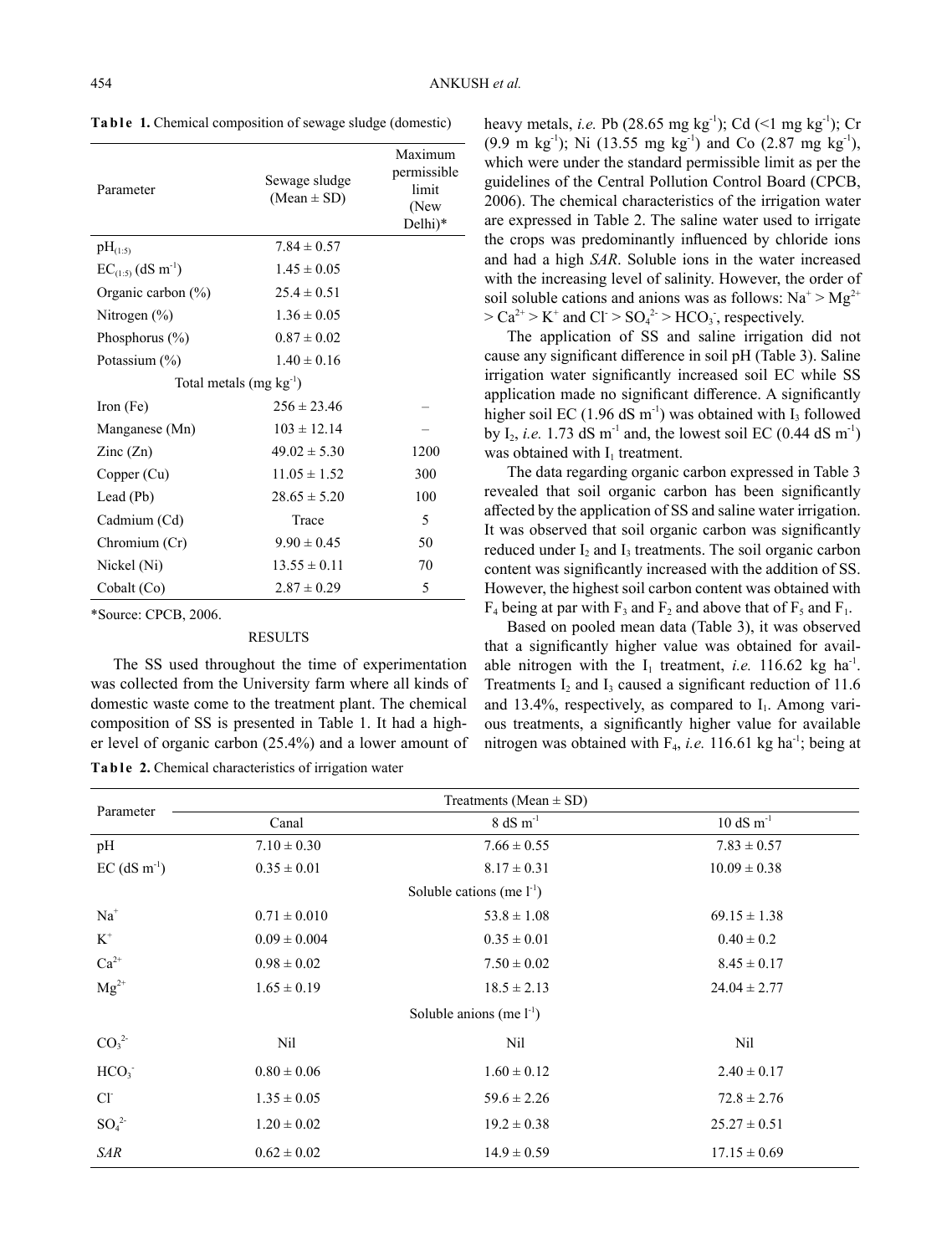| pH<br>Treatments           |                   |                            | Organic carbon<br>$(\%)$    | Available nutrients $(kg ha-1)$ |                    |                      |
|----------------------------|-------------------|----------------------------|-----------------------------|---------------------------------|--------------------|----------------------|
|                            |                   | $EC$ (dS m <sup>-1</sup> ) |                             | Nitrogen                        | Phosphorus         | Potassium            |
|                            |                   |                            | Irrigation levels           |                                 |                    |                      |
| $\mathbf{I}_1$             | 8.15 <sup>a</sup> | $0.44^{\circ}$             | $0.38^{a}$                  | $116.62^a$                      | $19.32^{\text{a}}$ | $292.48^b$           |
| $I_2$                      | 8.07 <sup>a</sup> | $1.73^{b}$                 | 0.37 <sup>b</sup>           | $103.15^{b}$                    | 16.70 <sup>b</sup> | $332.34^{\circ}$     |
| $I_3$                      | 8.07 <sup>a</sup> | 1.96 <sup>c</sup>          | $0.36^{b}$                  | 100.99 <sup>b</sup>             | $15.77^b$          | 349.39 <sup>a</sup>  |
| $SEm \pm$                  | 0.11              | 0.05                       | 0.004                       | 2.21                            | 0.58               | 7.17                 |
|                            |                   |                            | <b>Fertilization</b> levels |                                 |                    |                      |
| $F_1$                      | $8.24^{\circ}$    | $1.22^{\rm a}$             | 0.29 <sup>d</sup>           | $95.20^{\circ}$                 | $12.68^{d}$        | $301.06^{\rm b}$     |
| $\rm F_2$                  | 8.09 <sup>a</sup> | $1.49^{\rm a}$             | 0.40 <sup>b</sup>           | $104.41^{b}$                    | $15.88^{\circ}$    | $319.54^{ab}$        |
| F <sub>3</sub>             | 7.99 <sup>a</sup> | $1.44^{\circ}$             | $0.42^{ab}$                 | $106.98^{b}$                    | $19.22^{ab}$       | $333.36^{\circ}$     |
| F <sub>4</sub>             | $7.94^{\rm a}$    | $1.41^{\circ}$             | $0.43^{\circ}$              | $116.61^{\circ}$                | $20.81^{\circ}$    | 344.98 <sup>a</sup>  |
| $F_5$                      | 8.22 <sup>a</sup> | $1.31^{\circ}$             | $0.32^{\circ}$              | $111.38^{ab}$                   | $17.73^{bc}$       | 324.76 <sup>ab</sup> |
| $SEm \pm$                  | 0.15              | 0.06                       | 0.005                       | 2.86                            | 0.75               | 9.26                 |
| Interaction $(I \times F)$ | <b>NS</b>         | <b>NS</b>                  | <b>NS</b>                   | <b>NS</b>                       | <b>NS</b>          | <b>NS</b>            |

Ta b l e 3. Effect of irrigation-induced salinity and sewage sludge on available nitrogen, phosphorus and potassium in post harvest soil (Pooled mean data of two years (2017-18 and 2018-19))

 $I_1$  – Canal;  $I_2$  – 8 dS m<sup>-1</sup> EC saline water and  $I_3$  – 10 dS m<sup>-1</sup> EC saline water;  $F_1$  – Absolute control (No fertilizer);  $F_2$  – SS (5 t ha<sup>-1</sup>);  $F_3$  – SS (5 t ha<sup>-1</sup>) + 50% RDF;  $F_4$ - SS (5 t ha<sup>-1</sup>) + 75% RDF and  $F_5$  – 100% RDF. \*For each parameter, different small letters in the column indicates statistical differences among the treatment means ( $p = 0.05$ ) according to LSD test.

par with  $F_5$ , *i.e.* 111.38 kg ha<sup>-1</sup>. The sole application of SS produced an increase in the available nitrogen in the soil as compared to the control.

The data (Table 3) indicated that the available phosphorus in the soil was significantly reduced to 13.6 and 18.4% with treatments  $I_2$  and  $I_3$  as compared to  $I_1$ , respectively. However, treatments  $I_2$  and  $I_3$  were found to be statistically similar. The application of SS increased the available phosphorus in the soil. But significantly highest P was obtained with  $F_4$ , *i.e.* 20.81 kg ha<sup>-1</sup>; being at par with  $F_3$ , *i.e.* 19.22 kg ha<sup>-1</sup> followed by  $F_5$  (17.73 kg ha<sup>-1</sup>),  $F_2$ , and  $F_1$ . Available phosphorus in the soil was significantly increased with the application of SS alone in comparison with the control.

Based on the pooled mean data over a two-year period (Table 3), it was observed that the available potassium in the soil was significantly increased with saline irrigation. The highest value for available potassium in the soil was obtained with  $I_3$  (349.39 kg ha<sup>-1</sup>) which was statistically at par with  $I_2$  (332.34 kg ha<sup>-1</sup>) and the lowest value was obtained with  $I_1$  (292.48 kg ha<sup>-1</sup>). A significantly higher value for available potassium was obtained with F<sup>4</sup> , *i.e.* 344.98 kg ha<sup>-1</sup> being at par with  $F_3$  (333.36 kg ha<sup>-1</sup>) and  $F_5$  (324.76  $kg$  ha<sup>-1</sup>) over RDF and control treatments among the various fertilizer treatments.

It was observed that microbial biomass carbon (MBC) in the soil was significantly reduced with the increasing salinity levels of irrigation water at each growth stages of pearl millet and wheat crops (Fig. 2). However, treatments with  $I_2$  and  $I_3$  resulted in a 30.86, 50.25; 31.67, 48.78 and 31.13, 49.69% reduction at the time of sowing, 35 DAS,

and harvest of pearl millet crop, respectively; and 32.14, 51.03; 32.63, 48.76 and 33.45, 50.61% reduction at the time of sowing, 75 DAS, and at the harvest time of the wheat crop respectively as compared to  $I_1$ . Among the various fertilizer treatments,  $F_4$  produced the highest soil MBC at each growth stages of both crops which was statistically on a par with  $F_3$ . The integrated use of SS (5 t ha<sup>-1</sup>) and 75% RDF resulted in a significant increase in soil microbial biomass carbon as compared to RDF and control treatments. Irrespective of salinity levels and sewage sludge effects, a higher soil MBC was recorded at 35 DAS (flowering stage) and 75 DAS (flowering stage) of pearl millet and wheat crops followed by harvesting and sowing time, respectively (Fig. 2).

The data pertaining (Fig. 3) to soil dehydrogenase activity indicated that dehydrogenase activity significantly decreased with the gradually increasing levels of saline water irrigation. Irrespective of the application of SS and saline water irrigation, dehydrogenase activity in the soil increased from the sowing time period to 35 DAS for pearl millet and to 75 DAS for wheat and then decreased thereafter up to the harvest time period. For both crops, maximum dehydrogenase activity was however recorded with  $I_1$ regardless of the crop growth stages. Soil dehydrogenase activity was significantly reduced with the increasing salinity levels of the irrigation water. Among the fertilizer treatments, a significantly higher activity was recorded with  $F_4$  followed by  $F_3$ ,  $F_2$ ,  $F_5$ , and  $F_1$ .  $F_4$  treatment produced a significantly higher enzyme activity as compared to the sole application of RDF. Treatment  $F_4$  attained highest dehydrogenase activity, *i.e.*, 27.17, 40.68 and 30.58; 30.04,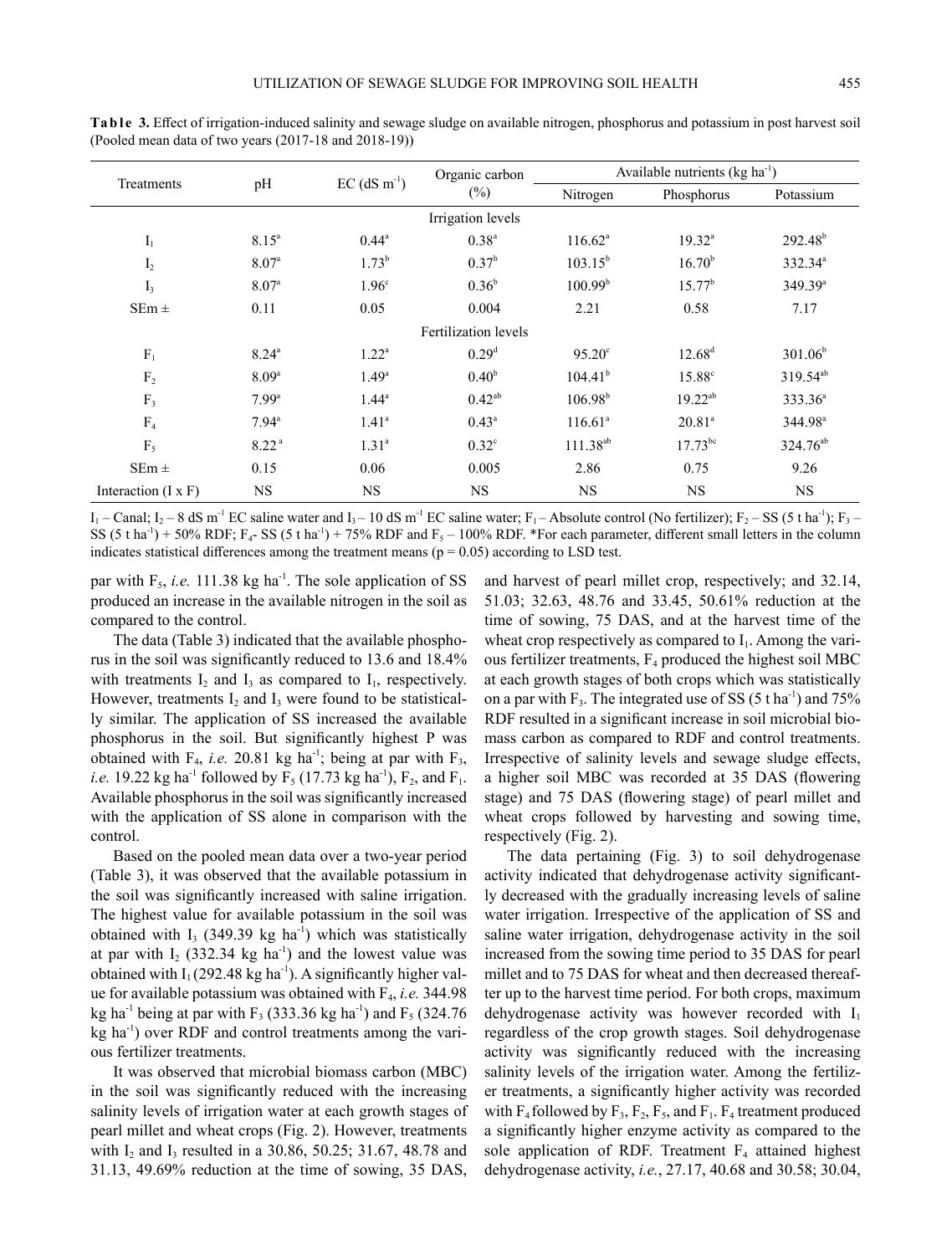

**Fig. 2.** Effect of a) irrigation-induced salinity and b) sewage sludge application on soil microbial biomass carbon ( $\mu$ g g<sup>-1</sup>) at different growth stages of pearl millet and wheat crops (Pooled mean data of two years; 2017-19); Error bars represent the standard error of the treatment means; For each parameter, different small letters in the column indicate statistical differences among the treatment means  $(p = 0.05)$  according to the LSD test. Note:  $I_1$  – Canal;  $I_2$  – 8 dS m<sup>-1</sup> EC saline water and  $I_3$  – 10 dS m<sup>-1</sup> EC saline water;  $F_1$  – absolute control (no fertilizer);  $F_2$  – SS (5 t/ha);  $F_3$  – SS (5 t/ha<sup>-1</sup>) + 50% RDF;  $F_4$  – SS (5 t/ha<sup>-1</sup>) + 75% RDF and  $F_5$  – 100% RDF.



**Fig. 3.** Effect of a) irrigation-induced salinity and b) sewage sludge application on soil dehydrogenase activity (µg TPF g<sup>-1</sup> 24 h<sup>-1</sup>) at different growth stages of pearl millet and wheat crops (Pooled mean data of two years; 2017-19); Error bars represent the standard error of the treatment means; For each parameter, different small letters in the column indicate statistical differences among the treatment means ( $p = 0.05$ ) according to the LSD test. Explanations as in Fig. 2.

46.25 and 34.37  $\mu$ g TPF g<sup>-1</sup> 24 h<sup>-1</sup> at the sowing, flowering (reproduction), and harvesting times of pearl millet and wheat crops, respectively. The direct and residual effect of SS increased dehydrogenase activity in wheat and pearl millet crops at each crop growth stage as compared to the control.

It was noted that the application of saline water irrigation significantly reduced alkaline phosphatase activity in the soil (Fig. 4). Treatment  $I_2$  and  $I_3$  caused a significant reduction in soil alkaline phosphatase activity, *i.e.* 21.76, 37.45; 25.17, 36.87 and 21.87, 37.84% at the sowing, 35

DAS and harvest time of the pearl millet crop, respectively; 20.93, 37.01; 23.68, 36.14 and 22.41, 38.29% in the wheat crop at sowing, 75 DAS and harvesting time, respectively over the  $I_1$  treatment. Among the various treatments, SS application alone or in combination with inorganic fertilizers for the pearl millet-wheat cropping sequence resulted in a significantly increased soil alkaline phosphatase activity in comparison with the RDF and absolute control treatments. However, a significantly higher alkaline phosphatase activity was recorded with  $F_4$  in pearl millet (Fig. 4), *i.e.* 66.29, 76.74, and 69.40 µg PNP g-1 h-1 at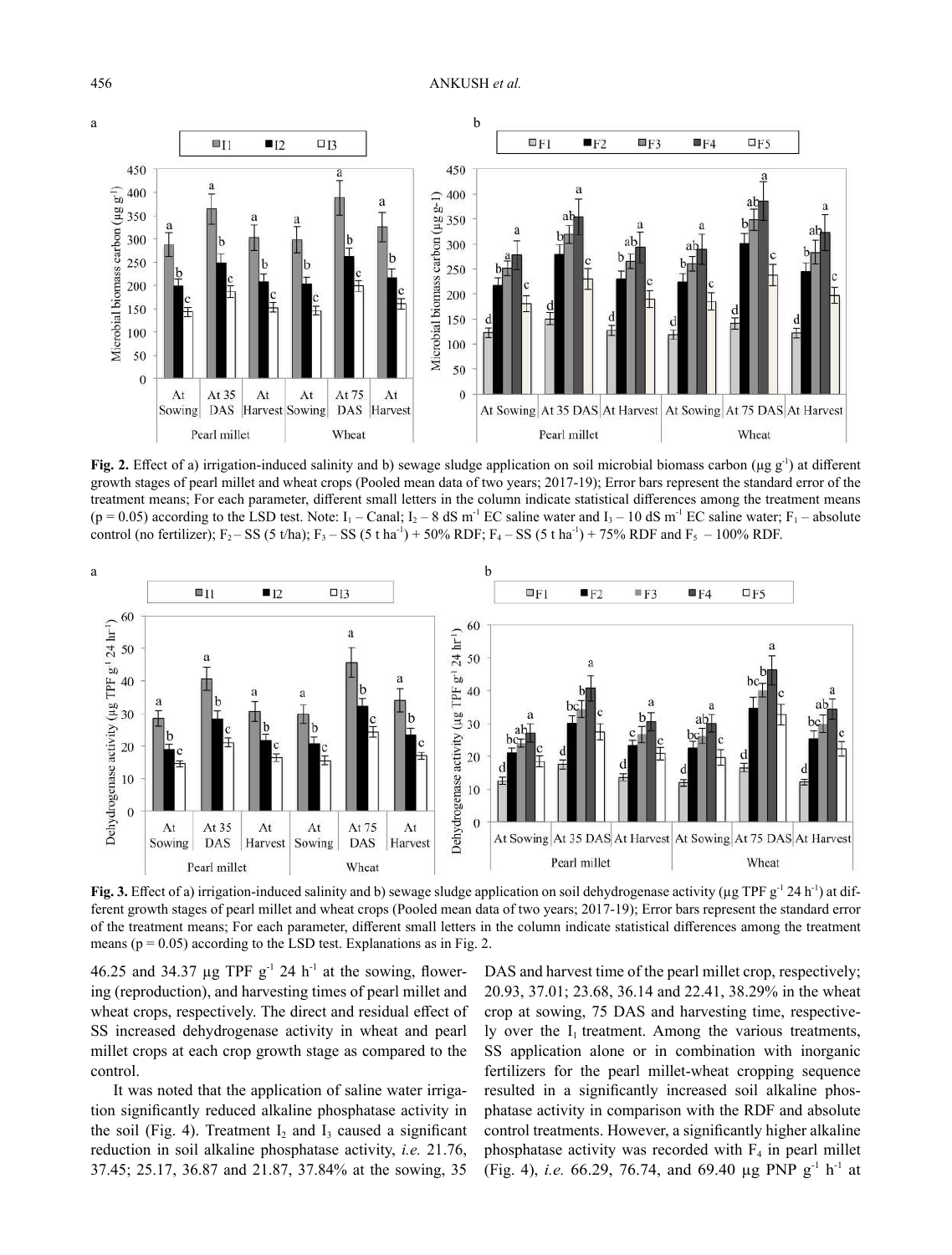

**Fig. 4.** Effect of a) irrigation-induced salinity and b) sewage sludge application on soil alkaline phosphatase activity (µg PNP g<sup>-1</sup> h<sup>-1</sup>) at different growth stages of the pearl millet and wheat crops (Pooled mean data of two years; 2017-19). Error bars represent the standard error of the treatment means; For each parameter, different small letters in the column indicate statistical differences among the treatment means ( $p = 0.05$ ) according to the LSD test. Explanations as in Fig. 2.



**Fig. 5.** Effect of a) irrigation-induced salinity and b) sewage sludge application on soil urease activity ( $\mu$ g NH<sub>4</sub><sup>+</sup> – N g<sup>-1</sup> h<sup>-1</sup>) at different growth stages of pearl millet and wheat crops (Pooled mean data of two years; 2017-19). Error bars represent the standard error of the treatment means; For each parameter, different small letters in the column indicate statistical differences among the treatment means  $p = 0.05$ ) according to the LSD test. Explanations as in Fig. 2.

the sowing, 35 DAS and harvest time period, respectively and as well as in wheat, *i.e.* 67.53, 82.24, and 74.47 µg PNP  $g^{-1}$  h<sup>-1</sup> at the sowing, 75 DAS and harvest time period, respectively, among the various fertilizer treatments and, the lowest activity was recorded in the control treatment where no fertilizer was added.

The data (Fig. 5) indicated that urease activity was affected to a significant extent by the application of both saline irrigation and sewage sludge. Treatments  $I_2$  and  $I_3$ significantly decreased the urease activity in soil compared to  $I_1$ . The maximum urease activity during crop growth stages, *i.e.* during the sowing, 35/75 DAS, and harvest time

periods of pearl millet (39.88, 47.37, and 41.58  $\mu$ g NH<sub>4</sub>-N  $g^{-1}$  h<sup>-1</sup>, respectively) as well as wheat (40.63, 49.82 and 43.83  $\mu$ g NH<sub>4</sub>-N g<sup>-1</sup> h<sup>-1</sup>, respectively) was recorded with the  $I_1$  treatment whereas the minimum values were observed in plots receiving 10 dS  $m^{-1}$  EC of saline irrigation. A significant increase in urease activity was observed at each crop growth stages due to the direct and residual effects of SS application in both wheat and pearl millet, respectively. A significantly higher urease activity was observed with the F4 treatment irrespective of saline irrigation and the crop growth stages. Also, the results produced by the sole application of SS were at par with the RDF treatment. Urease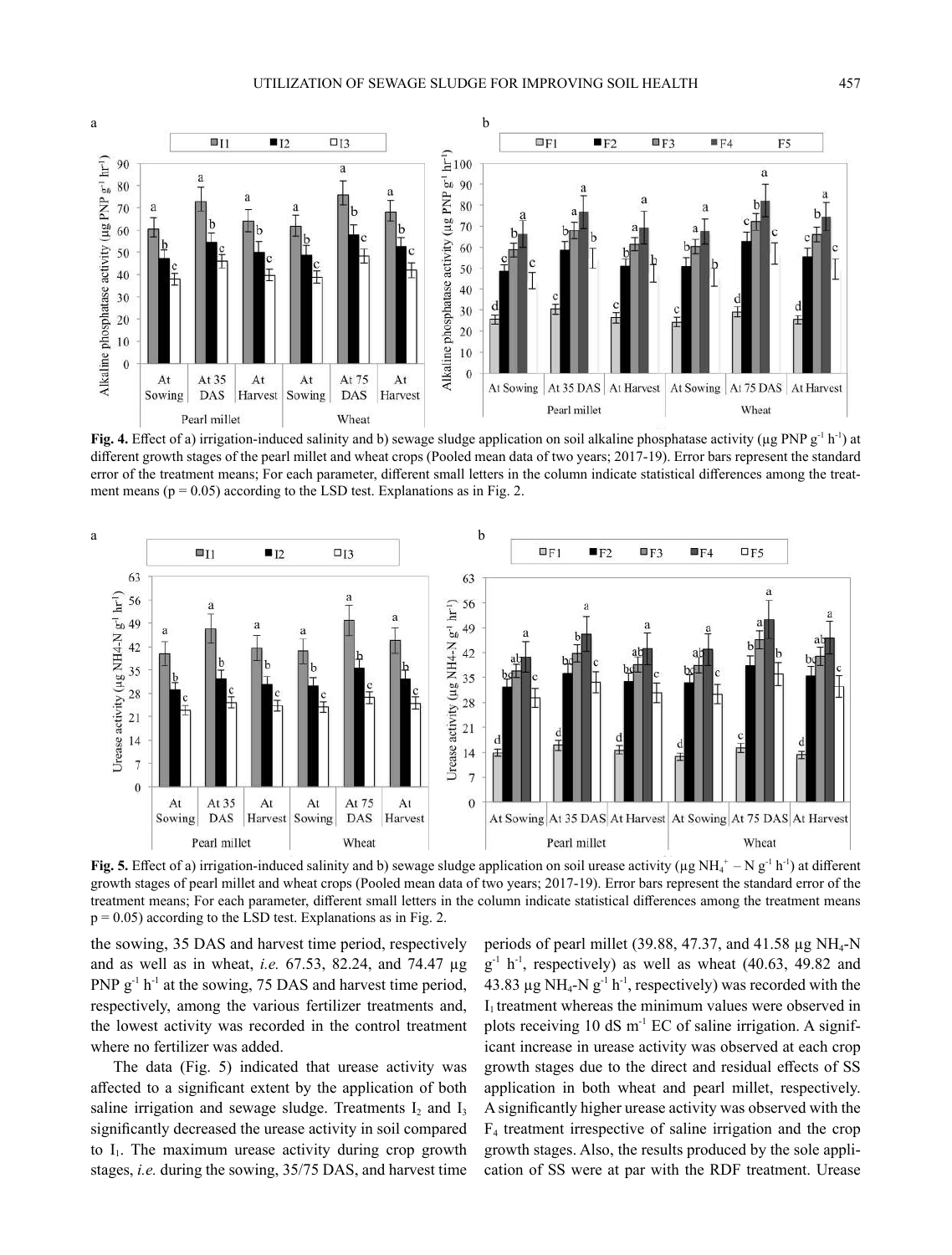activity was recorded to be significantly higher at 35 DAS and 75 DAS for pearl millet and wheat crops, respectively, followed by the harvesting and sowing time periods.

## DISCUSSION

Soil pH did not decrease to a significant extent while soil EC was significantly increased with the application of saline irrigation (Table 3). Similar results were reported by Meena *et al*. (2016). However, the decrease in pH may be due to increased electrolyte concentration in the soil solution due to the continuous use of saline water irrigation which compressed the diffuse double layer on to the clay surface.  $H^+$  ions will be free to move from the clay surface to the soil solution and lower its pH (Usman, 2015). Due to the prolonged use of saline water, the salt concentration accumulated in the soil, which enhanced soil EC (Singh *et al*. 2018a).

Soil organic carbon is a key chain to soil fertility status and its potential productivity. The decrease in soil organic carbon with irrigation-induced salinity (Table 3) occurred due to the reduced ability of soil to sustain organic matter and this in turn was due to reduced microbial activity (Iwai *et al*., 2012). As reported by Ghollarata and Raiesi (2007), the reduced osmotic potential of the soil solution restricted the ability of microorganisms to utilize the added substrate. The decrease in organic carbon under saline conditions was also due to reduced crop growth and accordingly, reduced carbon input to the soil (Egamberdieva *et al*., 2010). The combined use of SS and mineral fertilizers may have added a large amount of organic matter to the soil (Sharma and Dhaliwal, 2019). The increase in organic carbon may be due to the significant addition of organic manure which encouraged microbe growth and activity as well as improved root growth (Eid *et al*., 2019), resulting in the increased production of biomass, crop stubble, and residues. The potential decomposition of these materials may have contributed to the increased carbon content of the soil (Meena *et al*., 2016). Since the organic matter content in SS was high, its application facilitated the considerably higher organic carbon content in the SS amended plots (Singh and Agrawal, 2010).

The increasing salinity levels of the irrigation water significantly reduced the available N and P in the soil while the available K was found to increase (Table 3). This reduction in available N may be ascribed to a decrease in the rate of nitrification of ammonium ions due to salinity and the direct effects of chloride ions on bacterial activity. In the transformation of urea in the soil, the production of NH<sub>4</sub><sup>+</sup> was not inhibited but nitrification was severely inhibited thereby reducing the production of  $NO<sub>3</sub> - N$  in the soils (Singh *et al*., 2018a). The decrease in available P in the soil may be ascribed to an increase in the solubility of calcium from native  $CaCO<sub>3</sub>$  in the presence of NaCl which increases the precipitation of phosphorus in the soil

(Kumawat *et al*., 2011). Another reason for this reduction may be the increase in the ionic strength of the soil thereby reducing the retention of P (Awad *et al*., 1990). However, the increase in available K may be due to the addition of potassium through irrigation water (Sekhon *et al*., 2019).

Among the various fertilizer treatments, the significantly increase in available N, P, and K in the soil were attained with the  $F_4$  treatment (Table 3). This may be attributed to the enhanced mineralization of manures in the presence of the inorganic fertilizers which leads to the enrichment of nutrients in the soil native pool, and also increases its efficiency by liberating nutrients gradually (Sharma and Dhaliwal, 2019). The increase in available N may be attributed to the increased microbial population involved in the conversion of organically bound N into the inorganic form (Meena *et al*., 2016). The application of SS enhanced the solubilization of the insoluble organic P fraction through the release of various organic acids in soils upon decomposition thus resulting in a significant improvement in the P status of the soil (Singh *et al*., 2018b). The present study shows an ensuing build-up of potassium in the soil with SS application which may be attributed to reduced K fixation and the release of K from the association of organic matter from SS with clay particles (Angin *et al*., 2016). Our results suggest that the integrated use of SS and inorganic fertilizers is better suited to making nutrients available in soil than inorganic fertilizer only.

Soil microbial activity like MBC and soil enzymes are a key indicator of soil biological health (Borase *et al*., 2020). In the present study, irrigation water-induced salinity had an adverse effect on soil microbial activities (Yuan *et al*., 2007; Muscolo *et al*., 2011; Singh *et al*., 2018a) thereby reducing microbial biomass carbon (Fig. 2) and the enzyme activities in the soil at different crop growth stages (Figs 3-5). Yuan *et al*. (2007) reported a significant exponential relationship between EC and MBC. The decrease in MBC was due to the toxic effects of  $Na<sup>+</sup>$  and Cl on soil microflora (Sardinha *et al*., 2003) it was also due to osmotic effects (Rietz and Hayanes, 2003). Under salt stress conditions, more carbon is consumed via respiration instead of being utilized for microbial growth and humus formation (Singh, 2016). Shah and Shah (2011) recorded a decrease in average soil microbial biomass C from  $391 \text{ mg kg}^{-1}$  in soils of EC <4.0 dS  $m^{-1}$  to 209 mg kg<sup>-1</sup> in soils with an EC of  $>12$  dS m<sup>-1</sup> that may be coupled with increasing microbial stress under saline conditions and a higher consumption of C to maintain their cell structure that resulted in the drying and lysis of cells (Egamberdieva *et al*., 2010). Nevertheless, it would be very interesting to know how salinity affects soil enzymes or what factors are accountable for their disrupted activities. Salinity has a direct effect on microbial enzyme production and their structural changes due to ionic movement and lower OM availability (Yao *et al*., 2009; Singh, 2016). Rietz and Haynes (2003) also reported reduced microbial enzyme activity under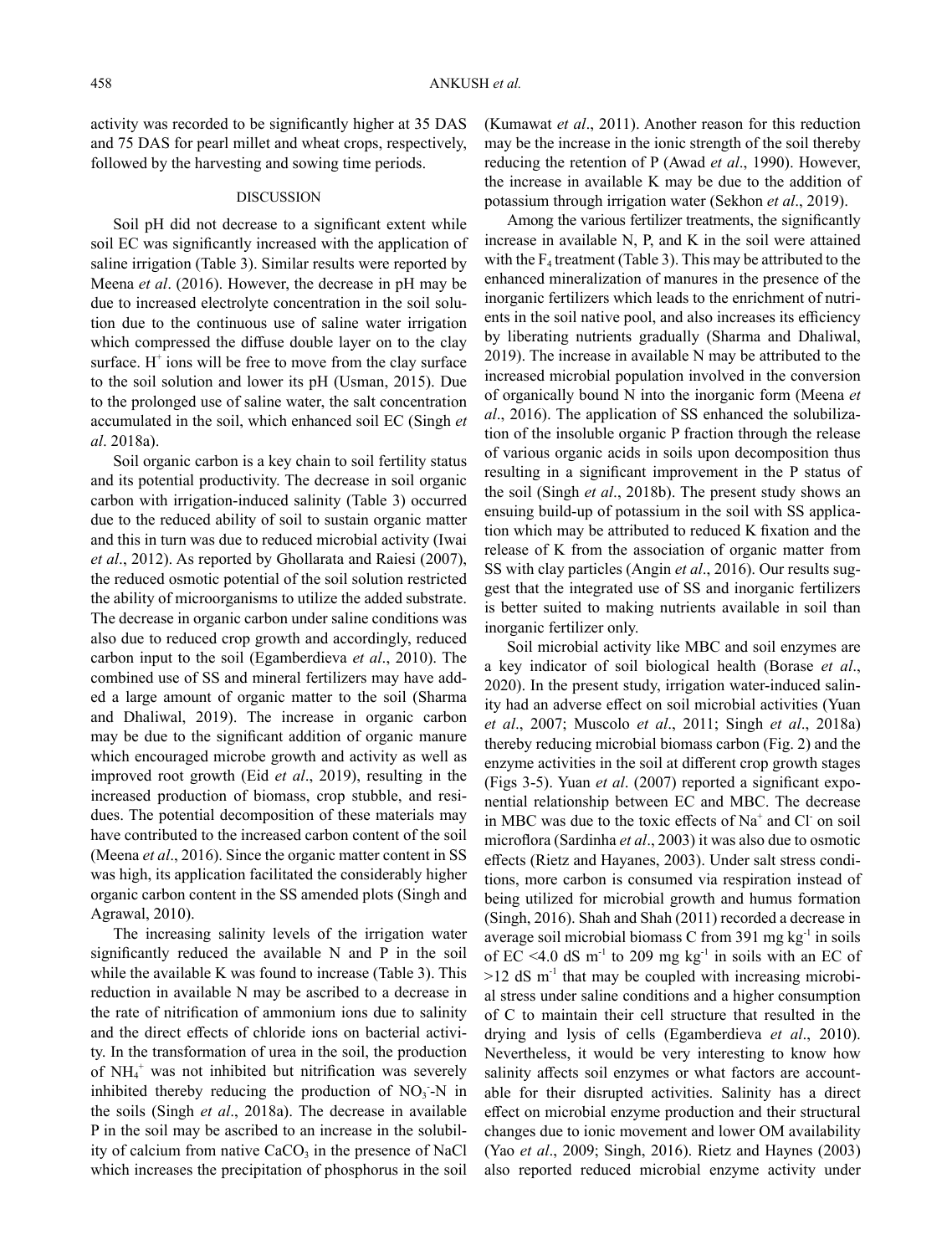irrigation-induced salinity conditions due to a reduction in substrate availability and microbial growth. Singh *et al*. (2018a) also observed that the application of saline water irrigation (EC – 9 and 12 dS  $m^{-1}$ ) decreased dehydrogenase activity by 35.8 and 54.8% compared to using water of a good quality, respectively. The reduction in soil enzyme activity under salt stress may be due to: osmotic stress, a salting-out effect that modified the ionic confirmation of the active centre of the enzymes and specific ion toxicities which caused a nutritional imbalance in microbial growth and enzyme synthesis (Zahir *et al*., 2001). Many of the enzymes are extracellular and form stable complexes with organic and mineral colloids. In the present study, the increase in soil EC due to the prolonged use of saline water irrigation disperses the clay resulting in uncovered stable enzymes that are more vulnerable to denaturalization through proteolysis (Nannipieri *et al*., 2012). The decrease

in soil osmotic potential, which decreased protein solubility by dehydration and subsequently altered the binding affinity of the enzyme protein, may only explain one such result (Siddikee *et al*., 2011). The present study exhibited significantly enhanced

microbial biomass carbon (Fig. 2) and enzyme activities (dehydrogenase, alkaline phosphatases, and urease activity) in the soil (Figs 3-5) with  $\mathrm{F_{4},}$  among various fertilizer treatments. The increased microbial activities in the soil may be attributed to the addition of substrate/nutrients through the addition of SS (Jezierska-Tys and Frąc, 2009) which might have synthesized enzymes and increased the microbial population in the soil (Meena *et al*., 2016). Therefore, MBC and enzyme activity was higher in SS amended treatments as compared to the control and RDF treatments. Soil microbial biomass is the biological aspect of SOM and soil enzymes play a vital role in the soil's biochemical activity (Islam and Borthakur, 2016). The increase in MBC largely depends on the amount of readily metabolized carbon which is obtained by the addition of organic amendments (Tejada *et al*., 2006). Meena *et al*. (2016) recorded a 42% higher MBC as well as other enzyme activity with the addition of municipal solid waste compost (MSWC) $@ 8 t \text{ ha}^{-1} + 50\%$ RDF as compared to the control. The microbial behaviour of the soil depends on the amount of organic matter present in the soil and is described by the dehydrogenase activity that is involved in the biological oxidation of SOM (Maurya *et al*., 2011). According to Sharma and Dhaliwal (2019), soil enzyme activities (dehydrogenase, alkaline phosphatases, and urease activity) were recorded significantly higher with the integrated application of sewage sludge and inorganic fertilizers because of the widespread availability of organic substrate which triggers microbial activity. Hamuda and Ligetvari (2011) noted that a higher value of enzyme activity in soil was observed in the SS treated plots and as a consequence the proportion of MBC increased, this may be explained by the higher amount of organic matter in the soil (Nannipieri, 1994) and by the presence of N source

serving as a source of nutrients for soil biota (Pascual *et al*., 2007). In the present study, SS addition didn't cause any adverse effect on microbial activity despite the presence of potentially toxic heavy metals because the SS used for the experiment was domestic in origin and contained lower amounts of heavy metals as per the standard guidelines of CPCB. However, the enhanced urease activity in pearl millet and wheat crops may be due to the presence of Ni content in the sewage sludge (Patel and Patra, 2014), since the enzyme is metal-dependent (Melo *et al*., 2007) if the other metals are not capable of inactivating the enzyme. Thus, these findings lead us to the hypothesis that domestic SS  $(5 \t{tha}^{-1})$  can be safely disposed of in agricultural soils. Many previous studies have shown that soil enzyme activity is revived by the incorporation of SS (Medina *et al*., 2015; Skowrońska *et al*., 2020; Curci *et al*., 2020), this is due to the substantial accumulation of nutrients, organic matter, and the increasing microbial population, applied with SS.

Soil microbial activity was found to be higher in the Rabi season as compared to Kharif because the SS was applied in the Rabi season only. Temporal variations may be another explanation (Akmal *et al*., 2012). Seasonal changes in soil urease activity were reported by Sardans *et al*. (2008) and found to be higher in winter when the soil temperature was low as compared to summer. Sardans and Penuclas (2005) found a clear positive correlation between soil dehydrogenase and alkaline phosphatase activity with soil water availability.

The growth stages, *i.e.* 35 and 75 DAS were assumed to be the flowering stages in pearl millet (Maiti and Bidinger, 1981) and wheat crop (Zadoks *et al*., 1974). However, soil MBC and other enzyme activities peaked at the flowering stages in both crops. This may be due to vigorous growth during the 35 and 75 DAS in pearl millet and wheat, respectively, and also due to the release of root exudation, secretions, mucigel, mucilage, etc. which is more evident during this period in the rhizosphere due to their long residence time (Rakshit *et al*., 2012; Dotaniya *et al*., 2014). Also, root exudates are carbon compounds like sugar, amines, etc. which act as a substrate for microorganisms in the soil (Nihorimbere *et al*., 2011).

## CONCLUSIONS

1. It may be concluded from two years of study that the use of saline water in the pearl millet-wheat cropping system results in salt accumulation in sandy loam textured soil.

2. Soil organic carbon, and available N, and P were reduced under saline condition whereas, soil electrical conductivity and available K were increased with increasing salinity levels.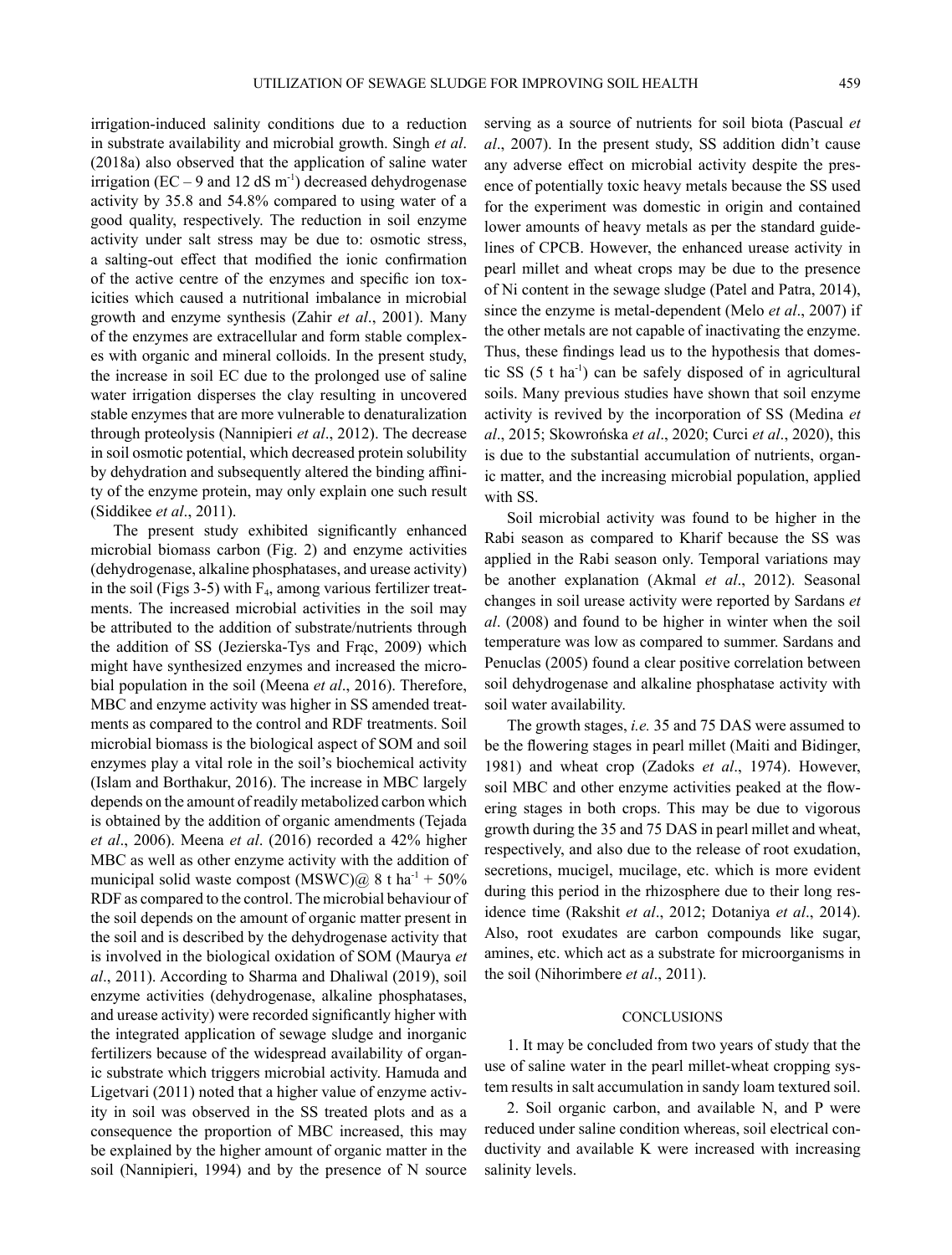3. The significantly higher concentration of salts with a corresponding decrease in the supply of organic carbon and N availability shows that salinity has an adverse effect on microbial biomass carbon and enzyme activities in the soil.

4. The combined application of sewage sludge with mineral fertilizers enhanced the chemical and biological properties of soils. However, sewage sludge application did not affect soil pH and electrical conductivity statistically.

5. Soil microbial biomass carbon and enzyme activities were higher at 35 DAS in pearl millet crop and at 75 DAS in wheat crop followed by the harvest and sowing time periods which may be due to the release of certain chemicals, root exudates, *etc*.

6. Sewage sludge is well suited for agricultural use due to its nutritious value. The use of sewage sludge in farming not only solves the problem of its disposal but also improves soil biological health by improving its chemical and biological properties. From the present study, we may conclude that the integrated application of sewage sludge  $(5 \t{ t} \text{ ha}^{-1})$  and mineral fertilizers (75% recommended dose of fertilizer) may boost microbial activity, and the build-up, and maintenance of the nutrient status of soil.

**Conflict of interest:** The authors declare no conflict of interest.

#### REFERENCES

- **Ahmed H.K., Fawy H.A., and Abdel-Hady E.S., 2010.** Study of sewage sludge use in agriculture and its effect on plant and soil. Agriculture and Biology J. North America, 1(5), 1044- 1049. https://doi.org/10.5251/abjna.2010.1.5.1044.1049
- **Akmal M., Altaf M.S., Hayat R., Hassan F.U., and Islam M., 2012.** Temporal changes in soil urease, alkaline phosphatase and dehydrogenase activity in rainfed wheat field of Pakistan. J. Animal Plant Sci., 22(2), 457-462.
- **Angin I., Aslantas R., Gunes A., Kose M., and Ozkan G., 2016.** Effects of sewage sludge amendment on some soil properties, growth, yield and nutrient content of raspberry (*Rubus idaeus* L.). Erwerbs-obstbau, 59(2), 93-99. https://doi. org/10.1007/s10341-016-0303-9
- **Antil R.S., Singh A., and Dahiya S.S., 2002.** Practical Mannual for Soil and Plant Analysis. Department of Soil Science, CCS Haryana Agricultural University, Hisar - 125004. https://doi.org/10.22438/jeb/40/1/mrn-887
- **Aranyos J.T., Tomocsik A., Makádi M., Mészáros J., and Blasko L., 2016.** Changes in physical properties of sandy soil after long-term compost treatment. Int. Agrophys., 30(3), 269-274. https://doi.org/10.1515/intag-2016-0003
- **Awad A.S., Edwards D.G., and Campell L.C., 1990.** Phosphorus enhancement of salt tolerance of tomato. Crop Science, 30, 123-128. https://doi.org/10.2135/cropsci1990.0011183x00 3000010028x
- **Bhat M.A., Grewal M.S., Dinesh, Singh I., and Grewal K.S., 2017.** Geoinformatics for quantifying salt affected soils in Gohana, Haryana using soil techniques. Int. J. Current Microbiol. Appl. Sci., 6(9), 835-858. https://doi. org/10.20546/ijcmas.2017.609.103
- **Borase D.N., Nath C.P., Hazra K.K., Senthilkumar M., Singh S.S., Praharaj C.S., Singh U., and Kumar N., 2020.** Long-term impact of diversified crop rotations and nutrient management practices on soil microbial functions and soil enzymes activity. Ecological Indicators, 114, 106322. https://doi.org/10.1016/j.ecolind.2020.106322
- **Bourioug M., Mazzitelli J.Y., Marty P., Budzinski H., Aleya L., Bonnafe E., and Geret F., 2017.** Assessment of *Lemna minor* (duckweed) and *Corbicula fluminea* (freshwater clam) as potential indicators of contaminated aquatic ecosystems: responses to presence of psychoactive drug mixtures. Environ. Sci. Pollut. Res., https://doi.org/10.1007/ s11356-017-8447-1
- **Chesnin L. and Yien C.H., 1950.** Turbidimetric determination of available sulphates. Soil Sci. Soc. Am. J., 15, 149-151. https://doi.org/10.2136/sssaj1951.036159950015000c0032x
- CPCB, **2006.** Status of sewage treatment in India November 2005 status report CUPS/61/2005-06
- **Curci M., Lavecchia A., Cucci G., Lacolla G., De Corato U., and Crecchio C., 2020.** Short-term effects of sewage sludge compost amendment on semi-arid soil. Soil Systems, 4(3), 48. https://doi.org/10.3390/soilsystems4030048
- **Datta K.K. and De Jong C., 2002.** Adverse effect of waterlogging and soil salinity on crop and land productivity in northwest region of Haryana, India. Agricultural Water Manag., 57(3), 223-238.

https://doi.org/10.1016/s0378-3774(02)00058-6

- **Dotaniya M.L., Kushwah S.K., Rajendiran S., Coumar M.V., Kundu S., and Rao A.S., 2014.** Rhizosphere effect of kharif crops on phosphatases and dehydrogenase activities in a Typic Haplustert. National Academy Science Letters, 37(2), 103-106. https://doi.org/10.1007/s40009-013-0205-4
- **Egamberdieva D., Renella G., Wirth S., and Islam R., 2010.** Secondary salinity effects on soil microbial biomass. Biology Fertility Soils, 46, 445-449. https://doi.org/10.1007/s00374-010-0452-1
- **Eid E.M., Alrumman S.A., El-Bebany A.F., Fawy K.F., Taher M.A., Hesham A.E.L., El-Shaboury G.A., and Ahmed M.T., 2019.** Evaluation of the potential of sewage sludge as a valuable fertilizer for wheat crop. Environ. Sci. Poll. Res., 26(1), 392-401. https://doi.org/10.1007/s11356-018-3617-3
- **Ghollarata M. and Raiesi F., 2007.** The adverse effects of soil salinization on the growth of *Trifolium alexandrinum* L. and associated microbial and biochemical properties in a soil from Iran. Soil Biol. Biochem., 39, 1699-1702. https://doi.org/10.1016/j.soilbio.2007.01.024
- **Hamuda H.B. and Ligetvari F., 2011.** Impacts of municipal sewage sludge on dynamics of organic matter and biological activities in clay loam brown forest soil. J. Residuals Sci. Technol., 8(4), 143-149.
- **Huang W., Liu J., Zhou G., Zhang D., and Deng Q., 2011.** Effects of precipitation on soil acid phosphatase activity in three succession forests in Southern China. Biogeosciences, 8, 1901-1910. https://doi.org/10.5194/bg-8-1901-2011
- **Iwai C.B., Oo A.N., and Topark-ngarm B., 2012.** Soil property and microbial activity in natural salt affected soils in an alternating wet-dry tropical climate. Geoderma, 189, 144- 152. https://doi.org/10.1016/j.geoderma.2012.05.001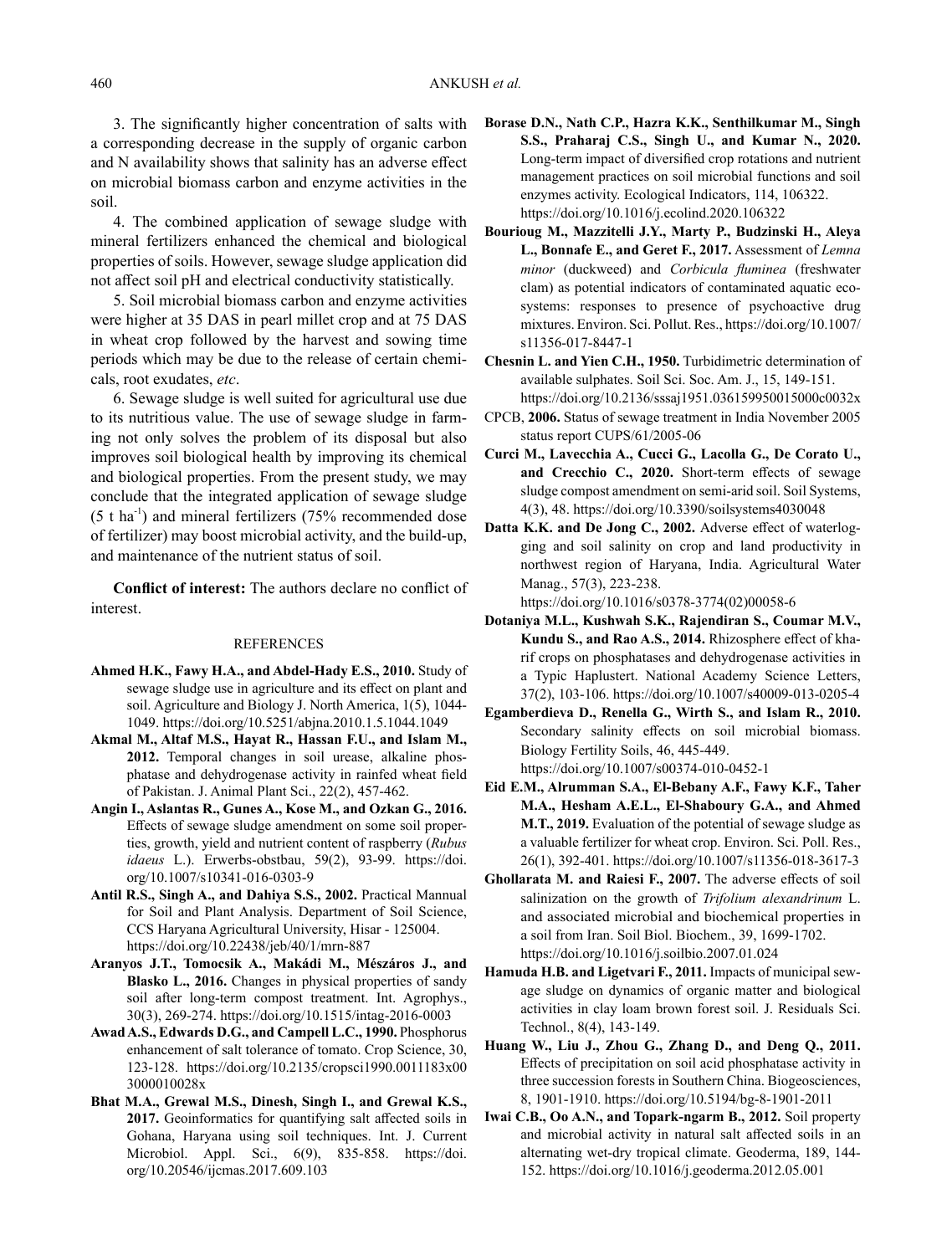- **Islam N.F. and Borthakur 2016.** Effect of different growth stages on rice crop on soil microbial and enzyme activities. Tropical Plant Research, 3 (1), 40-47.
- **Jezierska-Tys S. and Frąc M., 2009.** Impact of dairy sewage sludge on enzymatic activity and inorganic nitrogen concentrations in the soils. Int. Agrophys., 23(1), 31-37.
- **Jingjing S., Jiaheng M., Xiaoying W., Cheng W., and Jun Y., 2015.** Microorganism quality and enzyme activities in wheat field subjected to different nitrogen fertilizer rates. Open Biotechnol. J., 9, 204-208. https://doi.org/10.2174/1874070701509010204
- **Kumar V., Kumar D., and Kumar P., 2007.** Declining water table scenario in Haryana – A review. Water and Energy International, 64(2), 32-34.
- **Kumawat R.M., Pathan A.R.K., and Yadav K.K., 2011.** Effect of FYM and phosphorus on soil properties and nutrient content of fenugreek under saline water irrigation. Ecology, Environment and Conservation, 17(4), 711-716.
- **Leogrande R. and Vitti C., 2018.** Use of organic amendments to reclaim saline and sodic soils: a review. Arid Land Research and Management, 33(1), 1-21. https://doi.org/10.1080/15324982.2018.1498038
- **Maiti R.K. and Bidinger F.R., 1981.** Growth and development of the pearl millet plant Research Bulletin No 6. Patancheru, A.P., India, International Crops Research Institute for the Semi-Arid Tropics.

https://doi.org/10.21475/ajcs.18.12.12.p1138

**Maurya B.R., Singh V., and Dhyani P.P., 2011.** Enzymatic activities and microbial population in agric-soils of Almora District of Central Himalaya as influenced by altitudes. Int. J. Soil Sci., 6, 238-248.

https://doi.org/10.3923/ijss.2011.238.248

**McGrath S.P., Zhao F.J., Dunham S.J., Crosland A.R., and Coleman K., 2000.** Long term changes in extractability and bioavailability of zinc and cadmium after sludge application. J. Environmental Quality, 29, 875-883.

https://doi.org/10.2134/jeq2000.00472425002900030025x **Medina J., Monreal C., Barea J.M., Arriagada C., Borie F.,** 

**and Cornejo P., 2015.** Crop residue stabilization and application to agricultural and degraded soils: a review. Waste Management, 42, 41-54.

https://doi.org/10.1016/j.wasman.2015.04.002

**Meena M.D., Joshi P.K., Jat H.S., Chinchmalatpure A.R., Narjary B., Sheoran P., and Sharma D.K., 2016.** Changes in biological and chemical properties of saline soil amended with municipal solid waste compost and chemical fertilizers in a mustard-pearl millet cropping system. Catena, 140, 1-8.

https://doi.org/10.1016/j.catena.2016.01.009

**Meena M.D., Narjary B., Sheoran P., Jat H.S., Joshi P.K., Chinchmalatpure A.R., Yadav G., Yadav R.K., and Meena M.K., 2018.** Changes of phosphorus fractions in saline soil amended with municipal solid waste compost and mineral fertilizer in a mustard-pearl millet cropping system. Catena, 160, 32-40.

https://doi.org/10.1016/j.catena.2017.09.002

**Melo W.J., Aguiar P.S., de Melo G.M., Peruca M., and Valeria P., 2007.** Nickel in a tropical soil treated with sewage sludge and cropped with maize in a long-term field study. Soil Biol. Biochemistry, 39, 1341-1347.

https://doi.org/10.1016/j.soilbio.2006.12.010

**Muscolo A., Mallamaci C., Panuccio M.R., Caputo R., and De**  Pascale S., 2011. Effect of long-term irrigation water salinity on soil properties and microbial biomass. Ecological Questions, 14, 77-79.

https://doi.org/10.12775/v10090-011-0022-7

- **Nannipieri P., 1994.** The potential use of soil enzymes as indicators of productivity, sustainability and pollution. pp. 238-244. In: Soil Biota Management in Sustainable Farming Systems (Eds C.E. Pankhurst, B.M. Double, V.V.S.R. Gupta, and P.R. Grace). CSIRO, East Melbourne.
- **Nannipieri P., Giagnoni L., Renella G., Puglisi E., Ceccanti B., Masciandaro G., Fornasier F., Moscatelli M.C., and Marinari S., 2012.** Soil enzymology: classical and molecular approaches. Biol. Fertility Soils, 48, 743-762. https:// doi.org/10.1007/s00374-012-0723-0
- **Nihorimbere V., Ongena M., Smargiassi M., and Thonart P., 2011.** Beneficial effect of the rhizosphere microbial community for plant growth and health. Biotechnology, Agronomy, Soci. Environ., 15(2), 327-337.
- Page A.L., Miller R.H., and Keeney D.R., 1982. Methods of Soil Analysis. 2nd Edn., American Society of Agronomy, Madison, USA.
- **Pascual I., Antolin M.C., Garcia C., Polo A., and Sanchez-Diaz M., 2007.** Effect of water deficit on microbial characteristics in soil amended with sewage sludge or inorganic fertilizer under laboratory conditions. Bioresour. Technol., 98, 29-37. https://doi.org/10.1016/j.biortech.2005.11.026
- **Patel A. and Patra D.D., 2014.** Influence of heavy metal rich tannery sludge on soil enzymes vis-a-vis growth of Tagetes minuta, an essential oil bearing crop, Chemosphere, 112, 323-332. https://doi.org/10.1016/j.chemosphere.2014.04.063
- **Rakshit R., Patra A.K., Pal D., Kumar M., and Singh R., 2012.** Effect of elevated  $CO<sub>2</sub>$  and temperature on nitrogen dynamics and microbial activity during wheat (*Triticum aestivum* L.) growth on a subtropical inceptisol in India. J. Agronomy Crop Sci., 198(6), 452-465.

https://doi.org/10.1111/j.1439-037x.2012.00516.x

- **Richard L.A., 1954.** Diagnosis and improvement of saline and alkaline soils. USDA Handbook Number 60, Washington D.C. Estimation of available phosphorous in soil by extraction with sodium bicarbonate. Circulars USDA. 939.
- **Rietz D.N. and Haynes R.J., 2003.** Effect of irrigation-induced salinity and sodicity on soil microbial activity. Soil Biology Biochemistry, 35, 845-854. https://doi.org/10.1016/s0038-0717(03)00125-1
- **Sardans J. and Penuelas J., 2005.** Drought decreases soil enzyme activity in a Mediterranean Quercus ilex L. forest. Soil Biology Biochemistry, 37, 455-461. https://doi.org/10.1016/j.soilbio.2004.08.004
- **Sardans J., Penuelas J., and Estiarte M., 2008.** Changes in soil enzymes related to C and N cycle and in soil C and N content under prolonged warming and drought in a Mediterranean shrub land. Appl. Soil Ecol., 39, 223-235. https://doi. org/10.1016/j.apsoil.2007.12.011